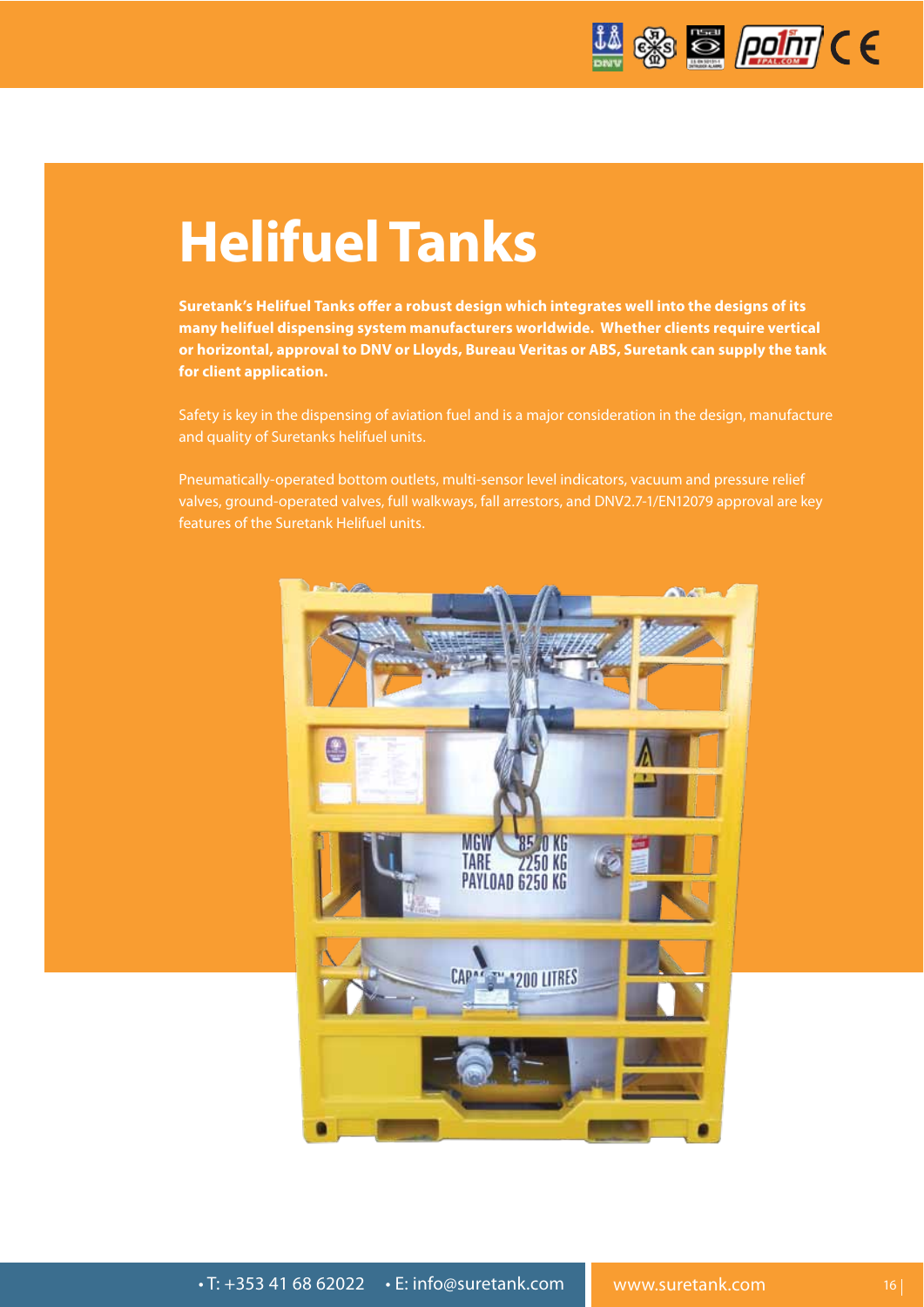## **Helifuel Tanks**

#### **Horizontal Helifuel Tank Helifuel Outlet**







**Deluge System**

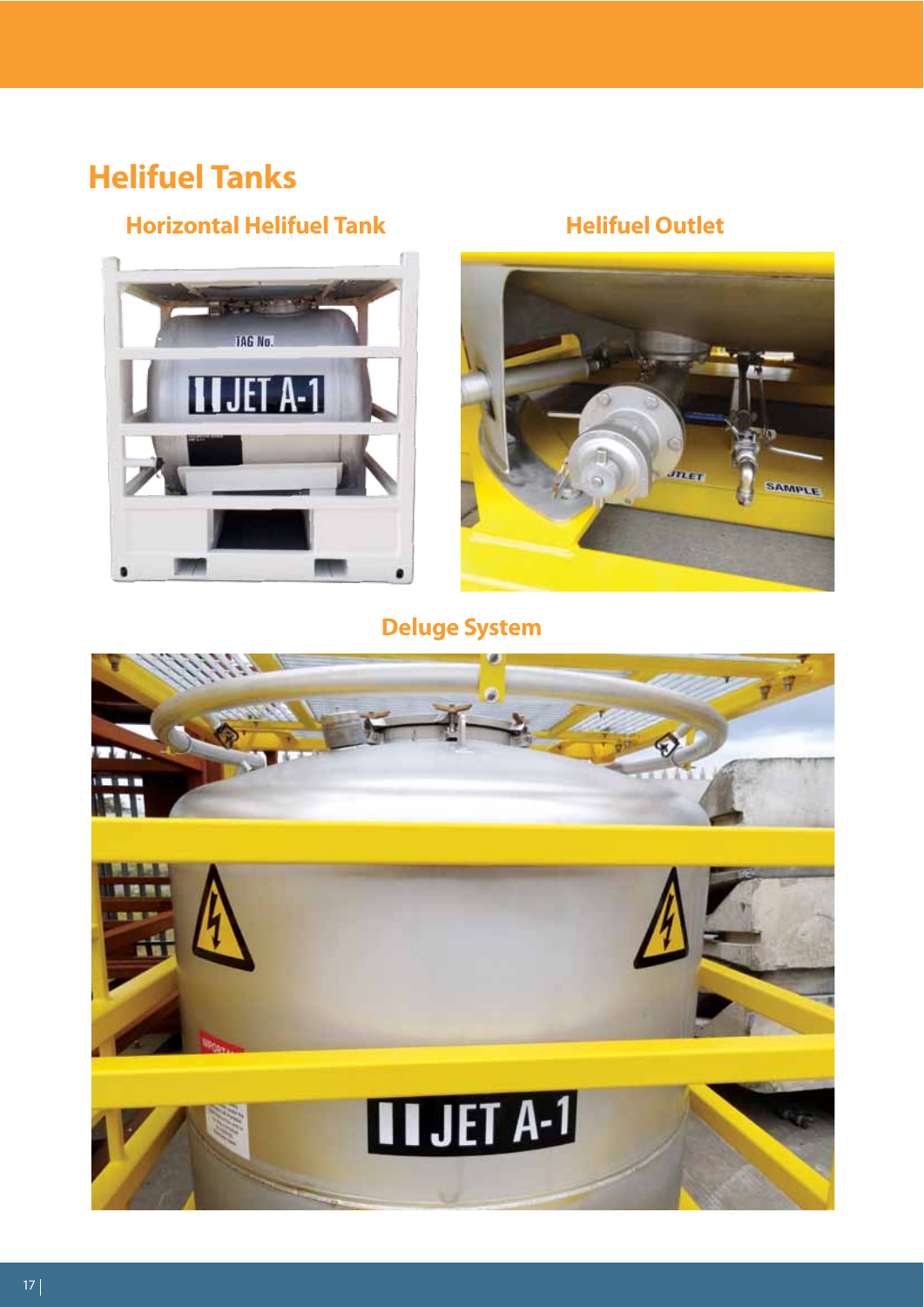

### **Vertical Helifuel Tank**



| <b>Capacity</b> | <b>Frame Size (in mm)</b> |      |      | Tare | <b>Payload</b> | <b>MGW</b> |
|-----------------|---------------------------|------|------|------|----------------|------------|
| <b>Nominal</b>  |                           | W    | н    | kq   | kq             | kg         |
| 2900 Litres     | 1995                      | 1995 | 2235 | 1790 | 2710           | 4500       |
| 4000 Litres     | 1995                      | 1995 | 2571 | 1970 | 6030           | 8000       |
| 4800 Litres     | 2200                      | 2000 | 2571 | 2300 | 7700           | 10,000     |

Other volumes available on request.